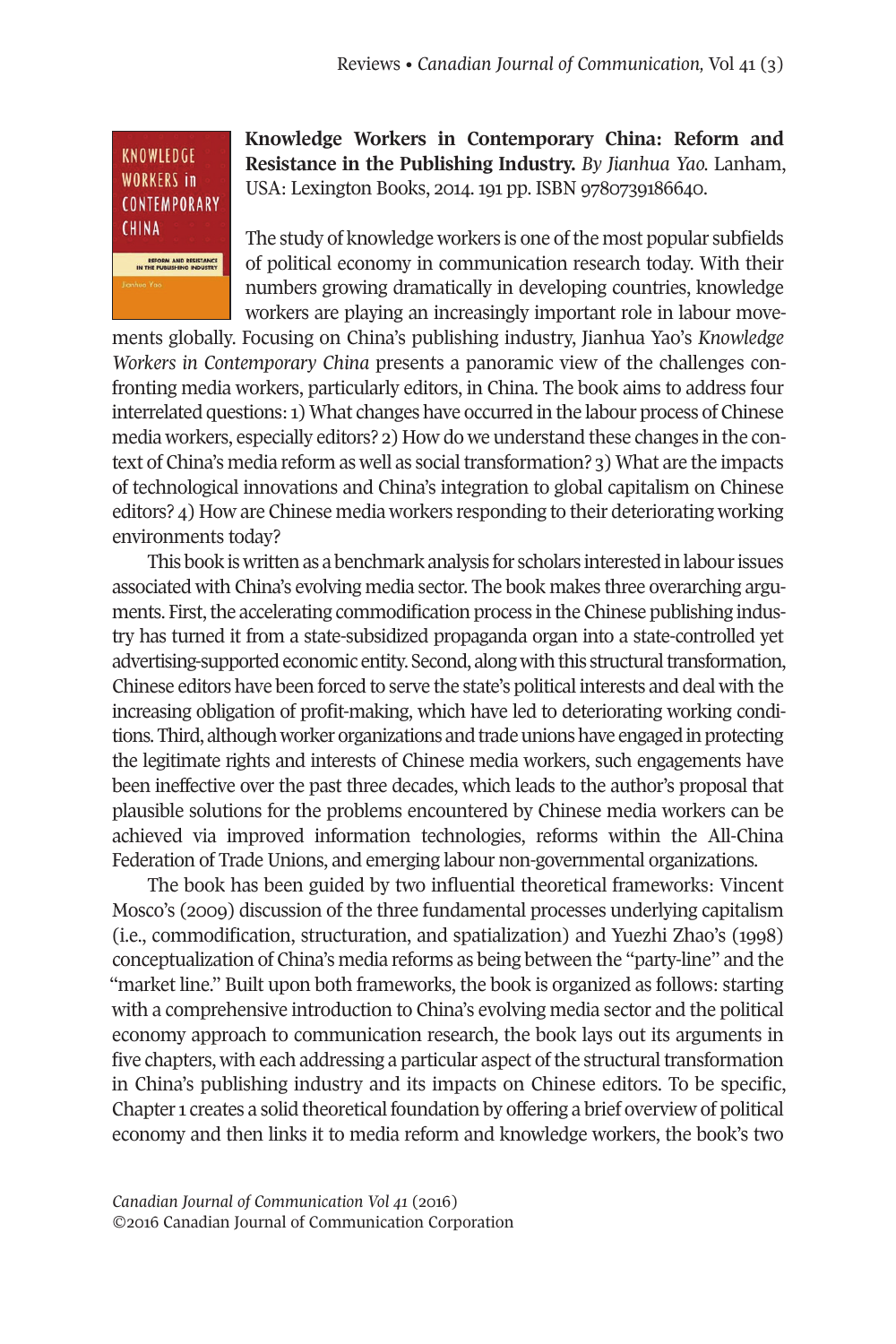main subjects. Following Zhao (1998), this chapter offers a detailed explanation of the dual challenge faced by Chinese media workers: one the one hand, they still need to satisfy the state elite following the propaganda model; one the other hand, they are facing increasing pressure from the economic elite, as state-owned media are increasingly commodified. The chapter then links this dual challenge to the structural transformation of China's publishing industry and the changing position of knowledge workers within this sector.

Based on Mosco's (2009) framework, Chapters two to four elaborate the interrelated processes of commodification, structuration, and spatialization undertaken by the publishing industry in China. The commodification process is characterized by the transformation of publishing houses from public institutions to profit-driven companies, the formation of publishing conglomerates, and the expansion of private and foreign investment in the publishing industry, which together have created a series of challenges for Chinese editors, such as contingent employment, intense work pressure, and declining social welfare. Along with the commodification process, the structuration process has further led to dramatic changes in class relations and power dynamics, as marked by the devaluation of Chinese editors' professional knowledge and skills, the declining state protection of job security, and the increase in exploitative power relationships in workplaces. Finally, along with China's full integration into the global economy, Chinese editors now face new challenges from issues such as globalization, the global division of labour, and neoliberalization, which make them more vulnerable under the propaganda-commercial model.

Finally, Chapter 5 explores possible ways in which Chinese editors and media workers in general may respond to their precarious situation. In particular, the chapter emphasizes the regulation of employer–employee relationships by worker organizations and trade unions in China. On the one hand, these organizations have made legitimate efforts to represent the interests and rights of Chinese media workers. On the other hand, their efforts have been constrained by their lack of substantial political and economic power. As such, the chapter proposes that the adoption of new information technologies within these organizations and the emergence of other labour non-governmental organizations may aid in improving Chinese media workers' resistance to the challenges brought by the propaganda-commercial model.

This book's main strength lies in its fine-grained analysis of the reconfiguration of class power in China's market reform, and its analytical angle on editors in the publishing industry offers several insightful observations on the evolving relationships between industrial and knowledge workers and between the state and the working class in China. Arguing from a critical political economic perspective, the book places great emphasis on the wider economic, political, and social changes underlying a publishing industry in transition. As such, the book has made a timely contribution to a growing body of research on China's emerging media conglomerates. Structurally, the book is well organized, especially in Chapters 2 to 4, in which the commodification, structuration, and spatialization processes of China's media reform are supported by concise yet persuasive empirical evidence.